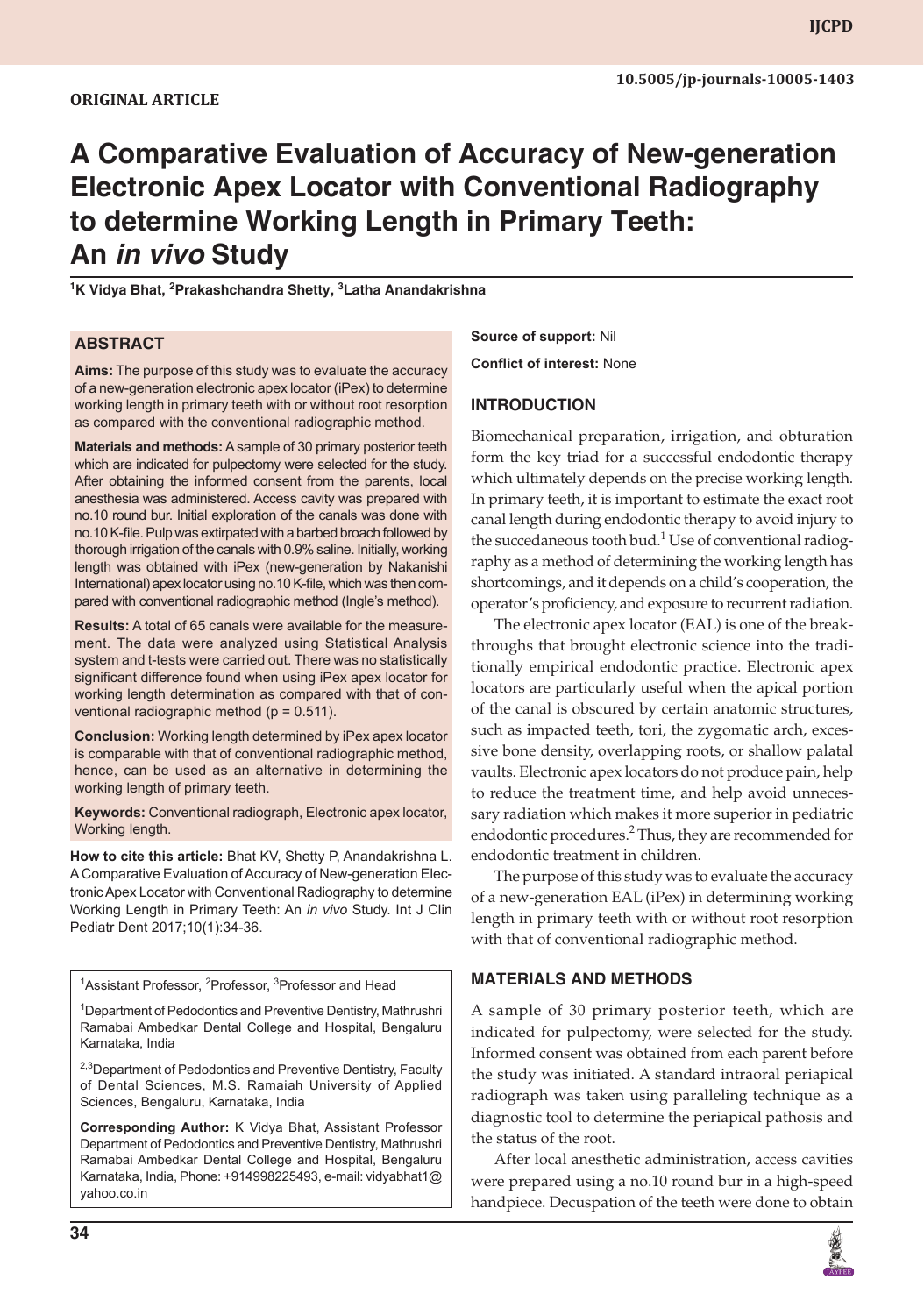a flat occlusal surface, for standardization of the reference point. After the initial exploration of the canals with no.10 K-file, pulp was extirpated with a barbed broach followed by thorough irrigation of the canals with 0.9% saline. Finally, the access cavity was thoroughly dried with cotton pellets before using EAL.

iPex was used according to the manufacturer's instructions. The clip was applied to the patient's lip and no.10 K-file (Densply India Pvt. Ltd., India) connected to the electrode of the device was apically advanced in the canal, until it reached the previously calibrated 0.5 mm sign on the screen of the device, which is accepted as the apical constriction. At the meter's 0.5 reading, the length of the file was measured and the value recorded.

Conventional radiographic measurements were made according to Ingle's method by the operator. The file was introduced into the canal till the tentative working length which was obtained from the preoperative radiograph. Pediatric film (Kodak, E-speed film) was used in the study with an exposure of 0.6 second. Paralleling radiographic technique was followed.

No.10 K-file of 21-mm length was used, so as to avoid possible loss of apical structures due to repetitive passage of instruments. Electronic measurements were taken by a different operator so as to avoid operator bias.

#### **Statistical Analysis**

The working length readings recorded were tabulated, and the values were subjected to statistical analysis. The data were analyzed using Statistical Analysis system and t-tests were carried out. Statistical significance was considered to be  $p \leq 0.05$ .

#### **RESULTS**

A total of 65 canals were available for the measurement. According to t-test, the mean values for radiographic method were  $12.56 \pm 1.93$  mm and for EAL were  $12.34 \pm 1.86$  mm (Table 1). There was no statistically significant difference found when using EAL as compared with that of conventional radiographic method  $(p = 0.51)$  for working length determination in primary teeth. Table 2 explains the frequency and percentage distribution. Around  $20\%$  (n = 13) of the measurements have shown no difference, in the range  $\pm 0$  to 0.5 mm n = 33 (50.8%), in the range  $\pm 0.5$  to 1 mm n = 13 (20%), and the measurements greater than  $\pm 1$  mm were n = 6 (9.2%).

| <b>Table 1:</b> Means and SDs of the measurements |
|---------------------------------------------------|
|---------------------------------------------------|

| Groups                            | n  | Mean + SD        | p-value |
|-----------------------------------|----|------------------|---------|
| Radiographic                      | 65 | $12.56 \pm 1.92$ | 0.51    |
| Electronic apex locator           | 65 | $12.34 \pm 1.86$ |         |
| n. Number: SD: Standard deviation |    |                  |         |

| ex Iocator | $12.34 + 1.86$ | accopiable by Apougnation |  |
|------------|----------------|---------------------------|--|
|            |                |                           |  |

n: Number; SD: Standard deviation

| Variation from radiographic apex | Frequency | Percentage |
|----------------------------------|-----------|------------|
| $>1$ mm                          | 3         | 4.6        |
| $0.51$ to 1 mm                   | 2         | 3.1        |
| 0 to 0.5 $mm$                    | 10        | 15.4       |
| 0.0                              | 13        | 20         |
| 0 to $-0.5$ mm                   | 23        | 35.4       |
| $-0.51$ to $-1$ mm               | 11        | 16.9       |
| $\leq -1$ mm                     | 3         | 4.6        |
| Total                            | 65        | 100        |

Positive values indicate readings beyond the radiographic apex. Negative values indicate readings short of the radiographic apex. Value 0.0 indicates radiographic apex. Frequency indicates the number of cases out of the total sample with working lengths within a particular range from the radiographic apex.

#### **DISCUSSION**

Locating the appropriate apical position always has been a challenge in clinical endodontics. The cement–dentinal junction, where the pulp tissue changes into the apical tissue, is the most ideal physiologic apical limit of the working length.<sup>2</sup> Working length determination step in pediatric endodontics is very crucial because of possible damage to their successors due to over instrumentation and overfilling.<sup>3-6</sup>

The only accepted, available, and reliable method of working length determination is conventional radiography. But it has short comings, such as image distortion, superimposition of roots and/or anatomical structures like the presence of underlying permanent tooth buds, exposure to ionizing radiation, increased appointment time, and patient management. The other important problem associated with intraoral periapical radiograph is the positioning of the film inside the mouth, processing the film, and its storage.  $6-8$ 

Electronic apex locators are the alternatives to radiographs in working length determination during endodontic therapy. Though they have been used since 1962, the first and second generations of EALs were unable to give accurate readings in the presence of irrigants, excessive hemorrhage, pus, and pulpal tissue, whereas the newer generations of EAL give reliable results in the presence of intracanal irrigants and tissues. They are also painless, easy and fast to operate, give good accurate results, and are able to detect artificial perforations.<sup>7,9</sup>

In the present study, accuracy of iPex was 70.8% within  $\pm 0.5$  mm and 90.8% within  $\pm 1$  mm. Our study results are in accordance to the study conducted by Dandempally et al $^{10}$  and Nelson-Filho et al.<sup>3</sup> In case of primary teeth, the apical end point of root canals is often uncertain because of continuous root resorption and remodeling. When using the apex locators,  $\pm 0.5$  mm is considered acceptable by Angwaravong and Panitvisai, $11$  whereas  $\pm 1$  mm is considered acceptable by others.<sup>4,5</sup> The results